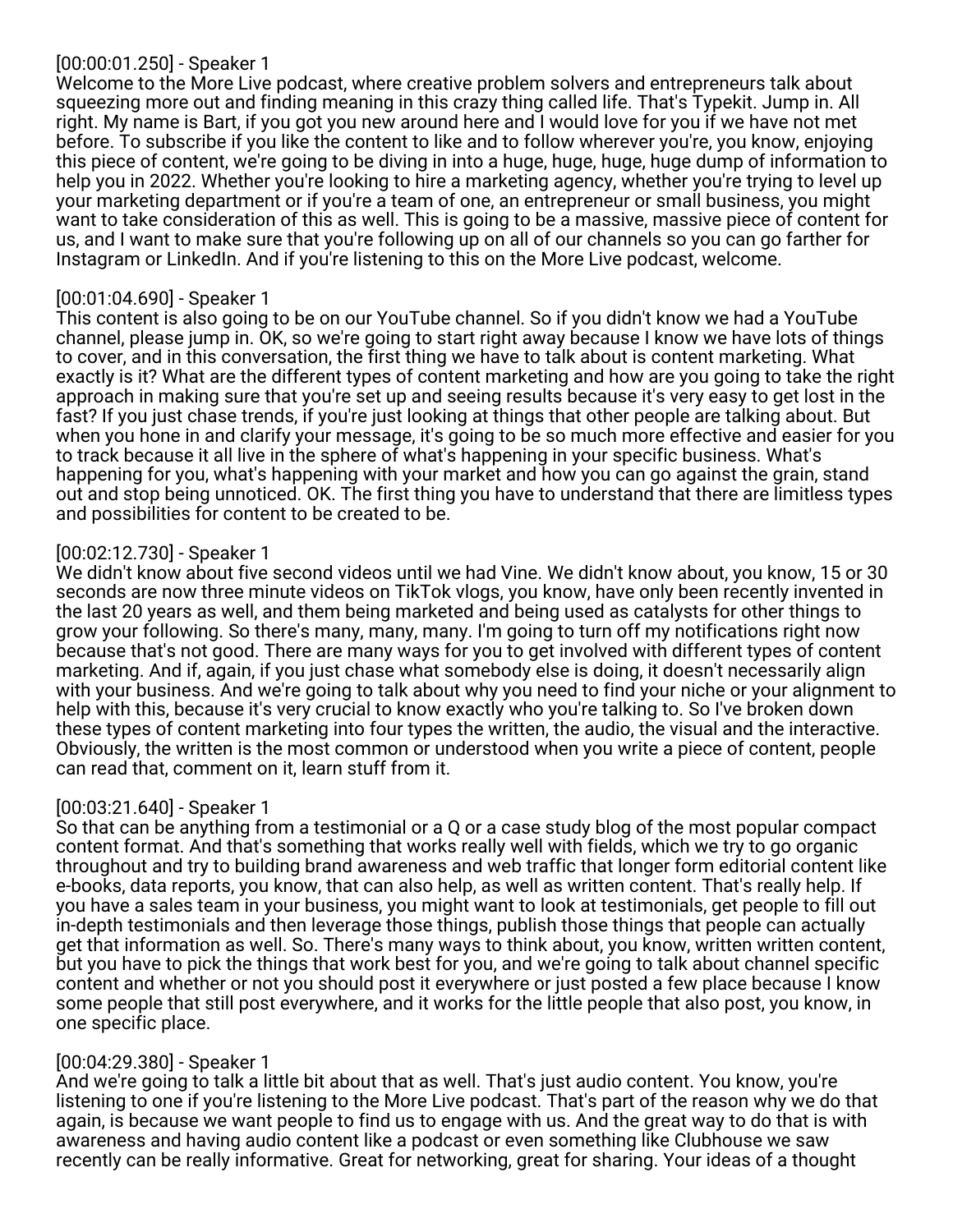leader can can really help people find you. And depending what industry you and even music, you know, if you're a content creator that creates beats and sounds and stuff like that, you can go live and find people to to watch exactly what you're doing with creating music and all that kind of stuff. But podcasts, I think, is like the way blog is like the the mainstay for written content. Podcasting is like the mainstay for audio content, and audio content is growing like never before because it's it's ambidextrous in the sense that you not only can you not only can listen or enjoy it while you're sitting down with your headphones on headphones that are wireless so you can be mowing the lawn, riding your bike, you know, doing the dishes, doing some remedial tasks and also be listening to it.

### [00:05:55.150] - Speaker 1

And and a lot of ways. That's the reason why some of our content appears on both video and audio only just because there's a comfort in that in knowing that some people might only ever want to engage with us via audio. And some people like to actually sit down and watch take notes, and that's either way. We have to appeal to the people that we're talking to and that entrepreneurs, as my target for this, you know, podcast is I know some people want the video so they can, like, watch it, engage with it, write down what they're taking from it. And some people are other types of creative and learners, as we've learned over the last, you know, 20, 30, 40 years might want to just do it while they're doing something else, and they'll still be able to get that content. Audio is huge. Huge, huge. I would definitely say podcasting is like the biggest one, but there's other ways that you can think creatively and even though have not even been invented yet that you could use.

## [00:06:57.400] - Speaker 1

OK. Number three Visual content Visual content communicates a great ideas through means GIFs, infographics, and you probably have seen this. You probably feel a funny or a meme account that share things that resonates with its audience because it's real. It's funny, but it's also real. You know, a few years ago on Facebook, there was that trend where what people think I do and what I actually do, what my mom thinks I do. Those were really funny, but they were funny because they were real. So if you were an engineer or a designer, if you were a waste management person or whatever, it was an architect. That's where people would laugh because it's like, Oh yeah, that's what I thought my dad did as an architect. What? He actually did something completely different. And they're the great way to get involved in people's lives and really stop the scroll of social media to kind of be like, Oh, this is hilarious, I want to engage with this or I want to follow them because they have a great sense of humor, but they have a great sense of understanding the plight of this industry.

## [00:08:03.640] - Speaker 1

And that's a great way as well. It was very engaging to have different fun photos or even like very dense information. I prefer infographics or charts. Those are really cool as well. Means would be like the biggest one, obviously. Just, of course, interactive content, which is super like, I love interactive content. I feel like we're just getting started right now with more and more like webinars and lives like, you know, we do a live once a month on YouTube and LinkedIn, and they're great because we see people really engage and interact that they can chat and message me and they can ask questions in real time in front of an audience. And that helps as well. Same thing with like web tools like calculators or checklists for polls or even games. Those are all pieces of content that can help you in your funnel. We're going to talk about the funnel in a little bit in a few minutes. But yeah, you do want to have different kinds of content to speak to different types of people.

## [00:09:11.820] - Speaker 1

And everybody learned a little bit differently. So you want to have a toolkit that kind of have. OK, maybe our predominant, you know, content that we produce at the blog, but maybe intermittent in that blog. We we put a couple of names or we pull some pull quotes from that to post on Instagram, and we have great infographic that goes along with it. That's what I mean, where you're reusing and repurposing or utilizing the entire spectrum of content to kind of, you know, align yourself with other types of learners, people that might resonate with a certain part and not just to Foley, one thing. And again, we're going to talk a little bit more about whether or not it's actually good to do just one thing or a few things or all of the things. But yeah, different types of content. Very important to understand so that when you're thinking of like, OK, this is how I'm going to build a content marketing strategy. OK. You start to put the little things into buckets already in your mind.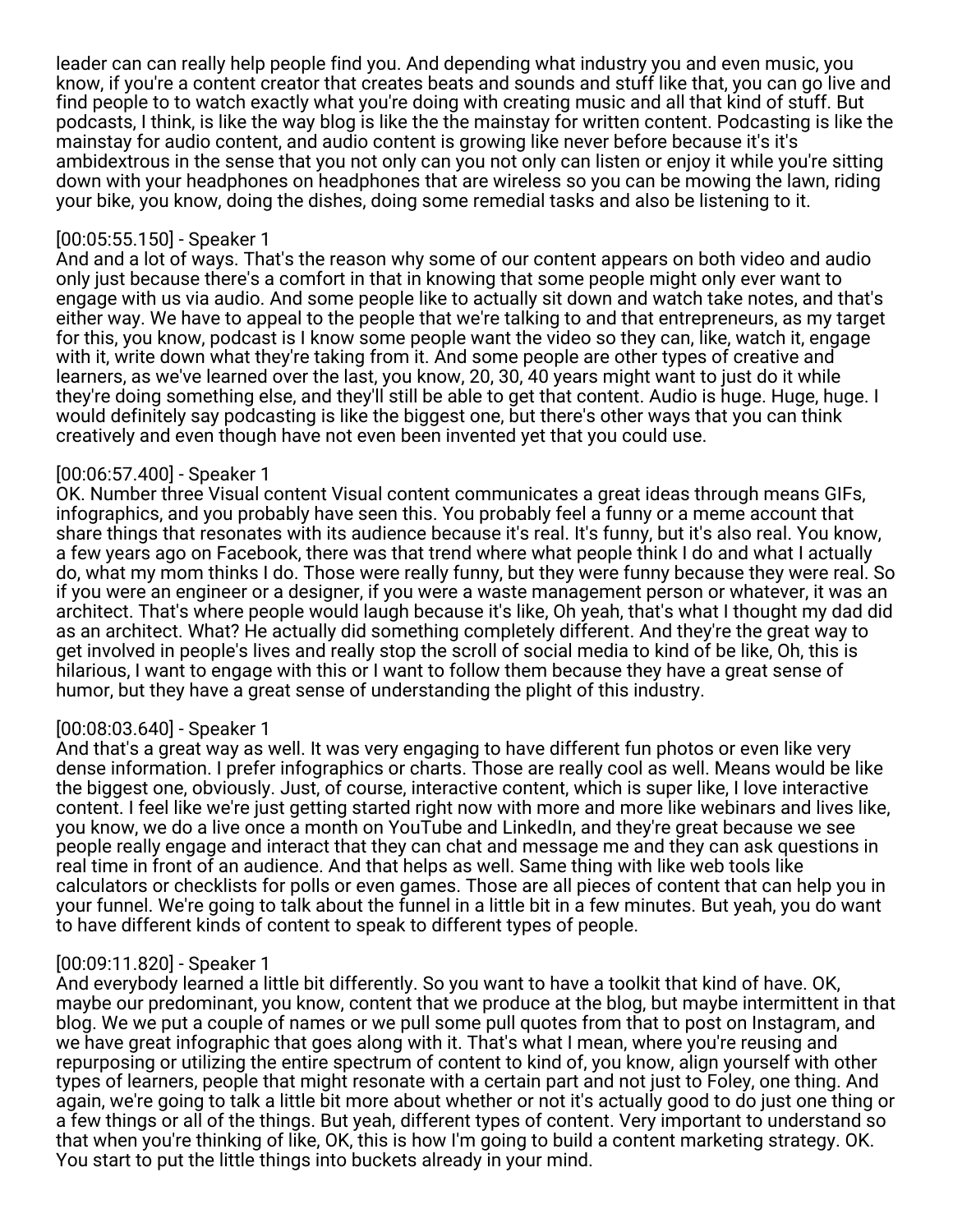# [00:10:14.330] - Speaker 1

So for those of you taking notes again, that's going to be really important. It's going to be the written, the audio, the visual, the interactive. Those are the big content pieces. You know, the the greatest part of this is actually the how how to actually create the content marketing strategy because, you know, just while your business needs one, like I said, OK, you know, you're three times more likely to get better traffic this way than by not doing it. And then how? How do we actually make this happen? The first thing you're going to need actually is buy in from your team, from yourself. If it's just you, from your department, from your boss, whoever it is, if you're working by yourself, it's a little bit easier. You can kind of make an executive decision between you and yourself, OK? There's nobody else in the room. But if you're working as part of a team, if you're working on behalf of somebody like you have a boss, then you need to have some type of organizational buy-in.

## [00:11:15.950] - Speaker 1

You know, content marketing is all encompassing. And it can't develop in a silo. You're going to need your sales team if you have one, your operations team, if you have one to kind of help, especially with the feedback, especially with understanding, you know, some of your research at the beginning and to understand what is actually happening. No one knows the customer better than the person who is selling them. So if you have a sales team, you want to make sure that you're engaging with them to say, Hey. What what's a fake cue what's what's the? Can you help me? One of the things that people are asking the most went or had the most objections to when you're selling, when you're communicating with them, and that's going to help give you some clarity, OK? And people will start to understand you could have those open ended conversations about what the plan is. Hey, we're starting to build a content marketing strategy and we're going to be hyper focused in this area. Maybe it's, you know, our customers, maybe it's our products.

## [00:12:22.370] - Speaker 1

Maybe it's, you know, how we compete against our competitors. So the first thing is make sure everybody's on the same page understanding that you're going to undertake this process and that it's going to be collaborative and that it's going to require everyone to kind of be on the same page. Okay, that's the first thing. By then, you've got to have buy it, even if it's just you. Seriously, you have to commit yourself to make sure that the stuff that you're saying, you're going to do is actually going to be the things that you want to do. It's actually going to be the things I say, OK, I can commit to this. I can make this happen. This is something that's real for me. The second thing you have to really worry about is going to be your brand story. And this is where I would highly suggest that you get a brand strategist or specialist to come in and help or a marketing agency. This is where we come in with a lot of times.

## [00:13:15.800] - Speaker 1

Otherwise, you are going to take a significant amount of time to navigate this process. It's not that it's impossible. It's a lot easier if you have somebody who's already thinking that way to understand where you need to be. Like, kind of like a sherpa, OK, if no, you can't climb the mountain is that you need help to guide you to make sure that it's not unsafe and someone who knows the route so you're not wasting time. And the biggest thing when you're talking about your your your brand story is pinpointing your target audience and dive deep, deep, deep into their pain points. OK, so what? What is the client's problem? OK. This is paramount. If you don't solve a problem, you're probably not going to do good in your business. People only want to buy the convenience, OK? Even when you think of like a luxury brand like Louis Vuitton, their purses, their bags, they're solving a problem. The problem is image and status. So somebody else has this bag.

#### [00:14:22.970] - Speaker 1

I think they have a similar or better bag. And so that's the problem solving. If you're not solving a problem, it's very hard to scale something that from an idea concept into an actual business concept. OK, so figure out what the problem is. Figure out the client's current state. OK, how do you solve that problem? And then lastly, what's the client's future if they what do they get out of it? Now in our business, our marketing agency, we call that transformation. Where do we the intersecting point where we first meet them? Where are they and where are we and where can we take them after guide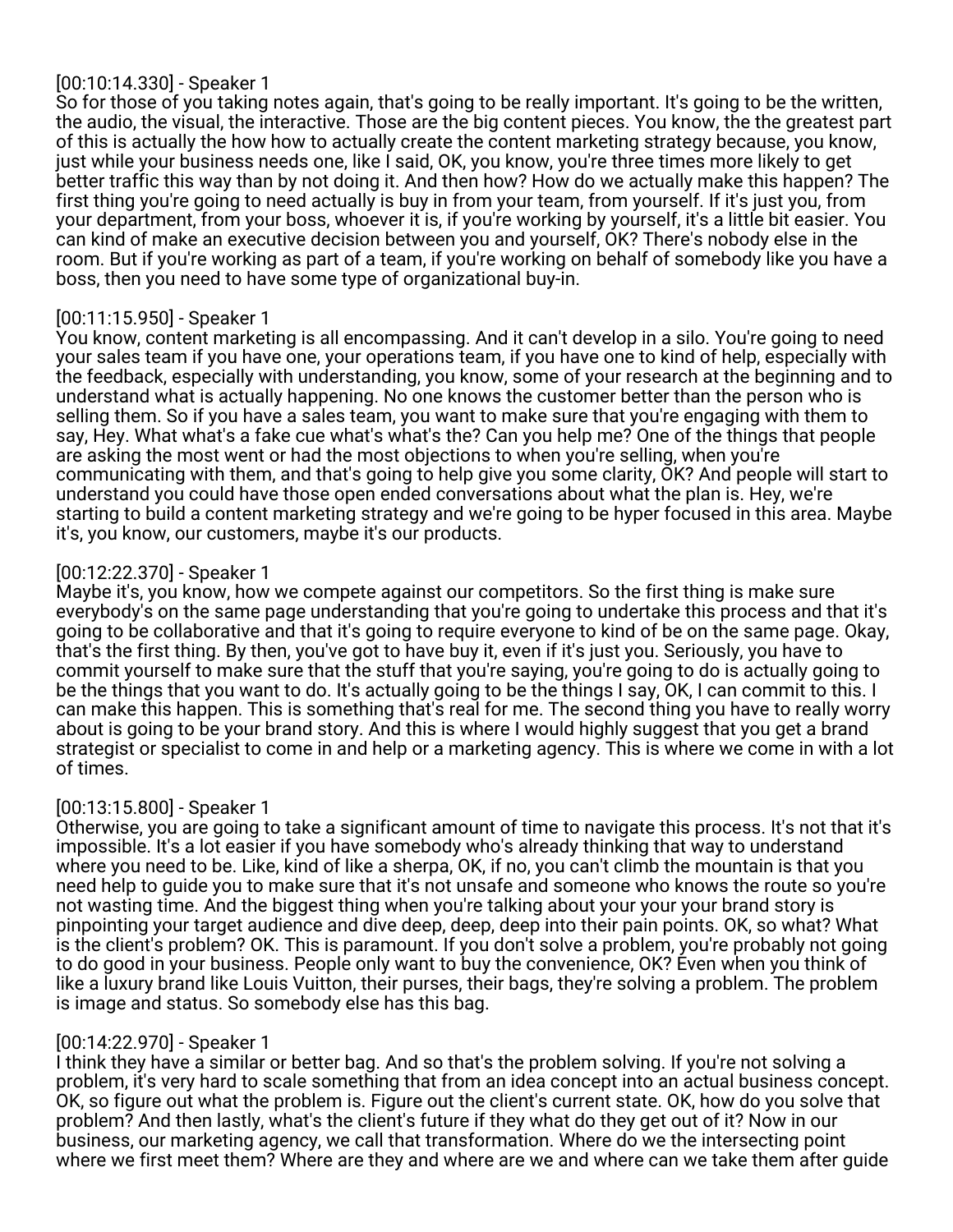to fail at the end of this, you're not going to be this and where you were this. There is a transformation that happens, whether it's you didn't have a marketing strategy. Well, we're going to help develop a customized one for you. And now you're going to be ready to launch a marketing campaign because you have a strategy to go with it. So figure out all those four things client's problem.

# [00:15:26.060] - Speaker 1

What state are they in now? What do you do to help them? What state will they be afterwards when you're done working with them? That's huge research, and it's going to you're going to be able to now, like, craft your narrative. Now you can write a story, OK? You say, OK, so this is the the stress that this person is in. And here's how we solve this problem uniquely, OK? How is your product or your service going against the grain? How were you creatively or positively impacting the world? You know, creating a clear brand story will breathe new life into your content and into your strategy because a unify your message, bring everything into alignment. And this is what we were talking about the very top thinkers, different types of marketing, content, marketing types and ways to do it. And if you can, you can easily get really lost by just chasing what everybody else is doing. But when you start to craft your own narrative, that's when you're going to start to see the best results because it's unique to you.

# [00:16:38.720] - Speaker 1

And we're going to talk about a few other things that are going to help bring everything into alignment. OK. This is I can't I can't say with Philip, this is the. Comprehensive deep deep dive on why you need a content marketing strategy, so you've got to know your your key channels, you have to identify which ones are going to use. Like I said, we were going to talk about this. We are here at this time. You can easily focus on everything and fail. Or you should probably identify maybe one or two, possibly even three channels that you want to use. For your business, how is this going to all come together? It's great for you to maybe identify what content formats are most successful. You're doing a lot of research on the stage. Okay, so look up people who are in your industry and what they are doing, not what content they're specifically posting because you are going to create your own custom content that goes against the grain that is uniquely different from them.

# [00:17:47.430] - Speaker 1

But it also makes us understand where other people been, the similar conversations that you're having. So if you're something that's very visual based, you might want to do Instagram or if it's something something people would search specifically, then you could be on Pinterest as well. If it's visual and Pinterest, if you're B2B, might want to be on LinkedIn. If you're talking about local services and and small business niches and stuff like that, Facebook would be fantastic for. Just find where you want to be and understand that each platform social media platform is uniquely different. So when you create a new piece of content, you can been more fit to fit the way the platform works. OK, so we're taking into consideration all of these things, and we're we're still clarifying. We're bringing things into alignment closer and closer until the kind of like this between your, your goals and your intentions and what actually helps and serves your audience. OK. No for conduct topic research. This is huge. This is going to help you understand specifically what you should be talking about.

# [00:19:02.220] - Speaker 1

So you have to understand your client, their pain. What are they going through? You've got to understand how you're going to use the the the story, your narration. OK, that was number two. You've got to understand which channels you're going to use and then you'll have to start to refine the topics themselves. What topics are you going to be talking about that that's going to help support your narrative? OK? And that's where you might need to go back into the buying in faith and say, who would understand most about the topics that people are having related to the pain points? It might be your sales team, it might be somebody in customer service. It might be another designer you're working with in a very small firm or agency or something like that. But they they are interacting or engaging with clients and getting feedback and changes, and you're now starting to understand some. They might have a clearer understanding about what the actual holds up a bottleneck is. Talk to a project manager, bring these people inside the conversation.

## [00:20:08.340] - Speaker 1

You know, I've even heard of people reading through support tickets and figuring out where the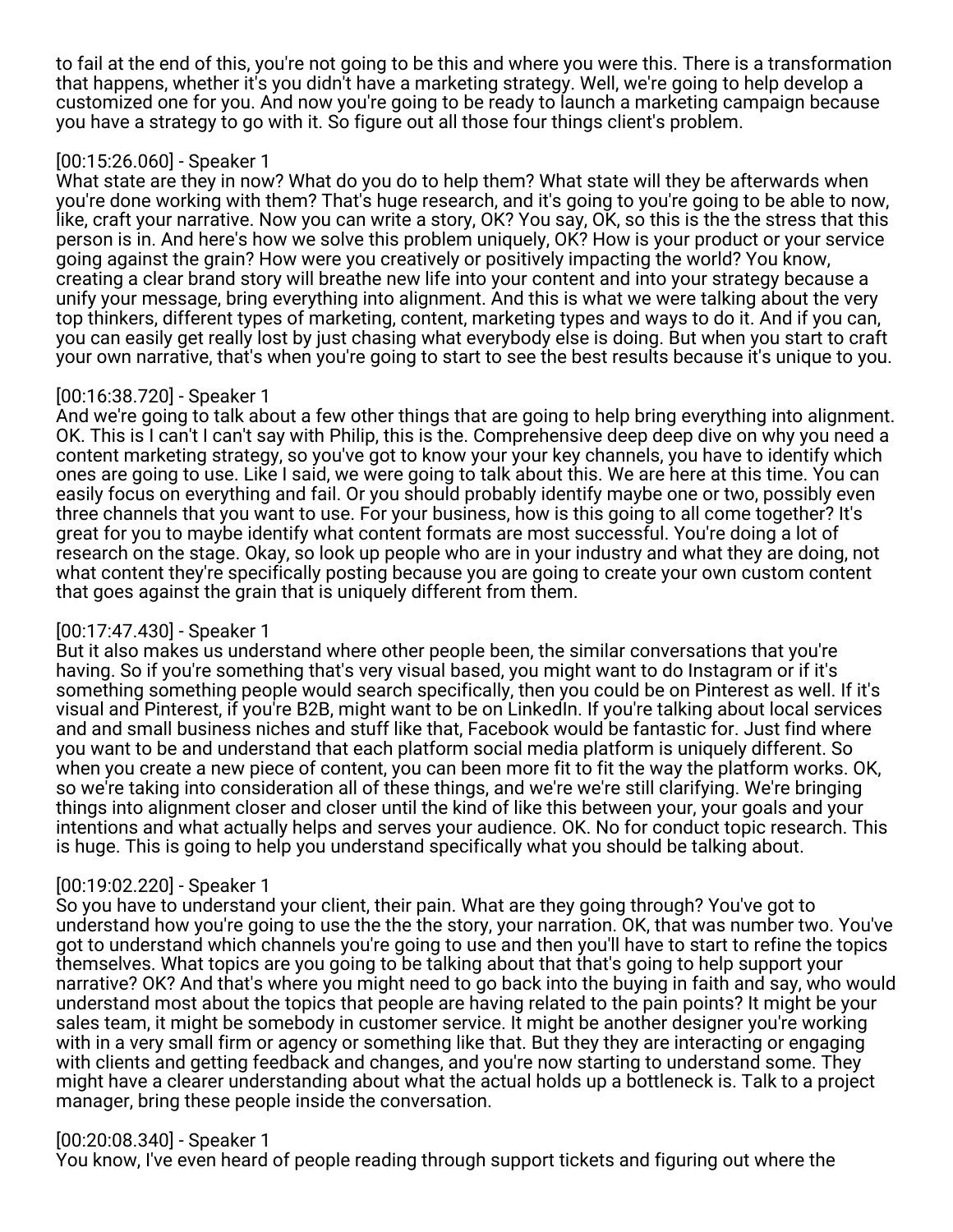commonality is. What thing here tracks along multiple support tickets, reread a blog post from a couple of weeks ago and ask yourself Follow up questions. If you are reading this for the first time and you already wrote a blog, what would be the follow up questions? What would people comment on this blog? You could ask your sales team for MFA. Q. There's lots of wave go on ready to go on Google, go everywhere and just start to, you know, Facebook groups. You sort of reverse find out what people are talking to in your respective industry, and that's going to help you hone in on your topic the kind of realize, OK, these are the questions that I can help answer to help solve the problem that people are having. They all come and work together to to kind of elevate your narration. Your narrative. Now this is the next part, and this is probably where it gets a little bit more fun.

#### [00:21:09.870] - Speaker 1

We do this with clients all the time where we do a lot of research, marketing, analysis, competitive research, all these different things. And then the fun part starts to arise. You know, we've done some from some work on developing some content themes, some topic ideas, and then we start to map out the content and formats for your content funnel. And I know funnels found very filthy and scheming, but really, you just have to think of it in the basic form of a funnel. There's like a ton of funnels people talk about. They have multiple steps, very in-depth. I'm going to give you the most basic version, especially for content marketing, not necessarily for like Feltham or something like that, but for content marketing. Just think of it as top of the funnel middle funnel, bottom of the funnel. And really, those just break down into like your awareness, your consideration and the decision, right? You don't want to start by giving content where you're asking people to make a decision when they.

## [00:22:16.460] - Speaker 1

No, you and they don't understand anything about you and you've never done anything for them, I thank you meeting a stranger for the first time and and they ask you for \$1000. Well, why would I invest in your NFT for a thousand dollars? I don't know anything about you. You haven't shown me the the work. You haven't helped me in any way. So don't don't do that. That's very bad. You want to make sure that you are easing people into a relationship and not just a transaction. This is going to help again with your narrative, how you conduct business. And if doing work with humans on a human level is important to you, then that's something you want to make sure that you're respecting, that you're not bombarding. That's how people get like the sleazy stuff you use Khalsa salesman connotation. It's because they haven't built the rapport before they go in for the ask. Once you've built the report, you've helped them and you've been able to show your value. Of course, go in for the act, of course.

#### [00:23:26.670] - Speaker 1

Make sure you're you're getting full value for your efforts, but make sure that you're doing it in the right steps. OK, so top of the funnel middle of the funnel. Bottom of the funnel. Top of the funnel is like your potential customers, OK? So answering questions, getting them the information that they're looking for, and this is non promotional, non branded content. This is not about you. All about them. What types of things could you offer that could help them? What types of things could you give them that would help them? This is free information that they don't have to do anything for. It just helps them. That's top of the funnel. Think of it like this way, the podcast, you don't have to sign up for our newsletter to get the podcast. It's just free. You just get it. You listen to it. You enjoy it. And that's it. It's a free piece of information that helps you and we give you the information or it gives you non promotional advice.

#### [00:24:26.180] - Speaker 1

We don't have any type of ads for trying to get you to buy this certain product that we're like, we're not doing any of that. It's top of the funnel. It's all about awareness. Get people to know who you are. OK, second off middle of the funnel middle of the funnel is also again where it gets a little bit more fun. This is where you that you can kind of help guide on your prospects through your sales funnel by giving them stuff for free, but exchange they give you like their contact information, whether you know it's an email or phone number. However, you do business with people, it's email. That's where you can give your guy. That's where he can give you a checklist. That's where you can have a special webinar that you're having. It's not just public, but it's for people that want a funnel. It's free, but it's very much for people that sign up there and exchanging OK because you want people to consider you. This is the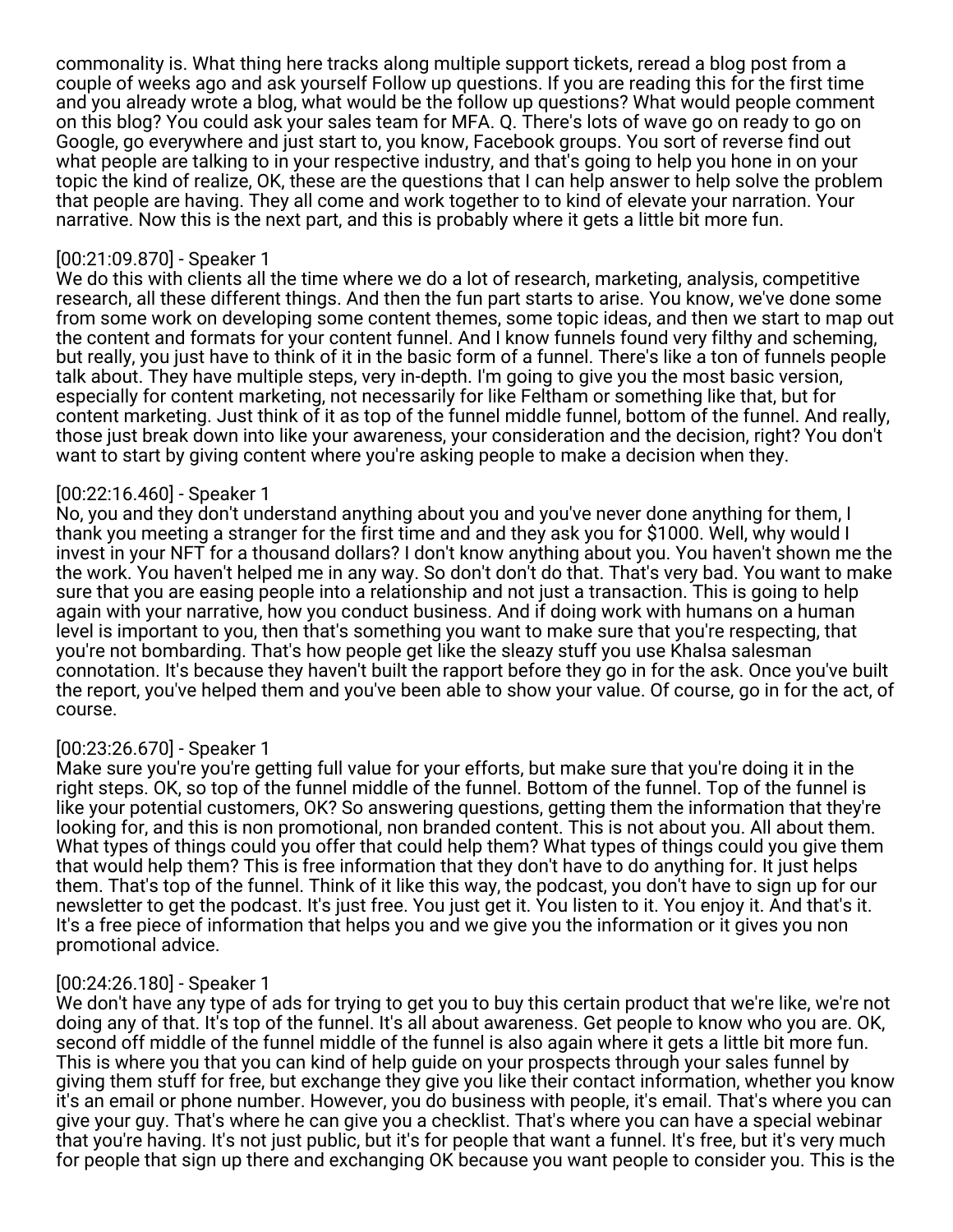## step above.

# [00:25:19.510] - Speaker 1

We have free content. That's for people that are just trying to get to know you and then people who are considering you. This is where, OK, we have another tier, a level of commitment. I want you to part ways with your coveted email address, and we're going to give you the free checklist for like we have one for a SEO, one for brand awareness or brand style guide. That's something we give away for free. We just ask people to give their email. This is an exchange and actually works as well, because usually people that go for those types of things have a very specific problem that is relating to them. So we have our SEO checklist for blog posts. That's probably our best selling research paper or lot research paper or white paper or lead generation paper. And because it solves the problem, people want their blogs to do well. Well, OK. You can download this free guide at the checklist only two pages long and it tells you these 10 things and you're supposed to look for before you hit the publish button.

## [00:26:17.680] - Speaker 1

That helps solve a very unique problem that amplifies our narrative of helping people stop being unnoticed. So that's the middle of the funnel that people that are that are in the consideration of faith and the last of the bottom of the funnel. And this is the best part if you're if you're that if you're the business owner, if you're the accountant or if you're if you're the sales team, this is where people get the ask. And this is where people do the buy. This is where the magic happens. If you do the first two parts, well, you will start to slowly but surely start to get the the people that are looking to make a decision. And that's good, whether good or bad, it's good to know the decision and where people stand. People only sometimes consider like if they feel it's good, if they say bad, you know, screw them, forget them. There is a lot of information if nobody is buying. If no one thing is no one saying yes, then you go back and you say, OK, wasn't our topic research OK?

## [00:27:21.910] - Speaker 1

Was it? Our misunderstanding of the pain point is that our misunderstanding of how we transform people into the finished state? This is where you can go and start to tweak these things and say, let's see why they're resonating. This is why. I mean, why don't just chafe trends? You're never going to get a chance to tweak and fine tune and adjust to get it right. If you're always hopping on to the next thing, do less and do it better. Do things that completely align with your own narrative, and it's going to help your customer so much more. That's the best type of business position to be in is when you have a great product, it has great margins. You make money from it and it helps somebody do something and they're happy. You're happy, everyone's happy. That's the best when you have a plumber who charges a fair price. And I had a clogged bathroom and now it's unplugged. I will happily play the pay the plumber to do it, and he's happy to do it.

## [00:28:27.730] - Speaker 1

So it's it's a great mutual exchange. You want that and you're never going to get that if you're always untrue to yourself. So get your product, your service, as great as it can be, as refined as it can be. Serve that customer as best as you can with your content marketing strategy. With your with your actual deliverables, with your customer service, charge appropriately so you still make the money because obviously you're in the business to make money. And if you do those things, there's going to be like people are going to be, you're going to find your audience. A lot of people are going to be like. This is the guy. This is the girl. This is the company that does what I wanted to do with the best service and the best deliverable. And I'm happy to part ways with my money for that. That's if you do all the top stuff. That's where the bottom of the funnel is going to be the best for you. You show your prospects why your business is better than the competition and how it best fits their needs.

## [00:29:31.130] - Speaker 1

You're now showing them that transformation. OK, you get to actually talk about what you do and how you do it. So that's a basic sales funnel for content marketing. Top of the funnel middle funnel. Bottom of the funnel? Very easy. All right. So this is awareness. This is consideration. And this is a decision. I love the decision part. So map out the process. Make sure you have everything engaged the way you want it to be. And then, like we talked about just briefly, is setting up the basics of setting up your measurable KPIs key performance indicators. So again, the the more focused your intent is,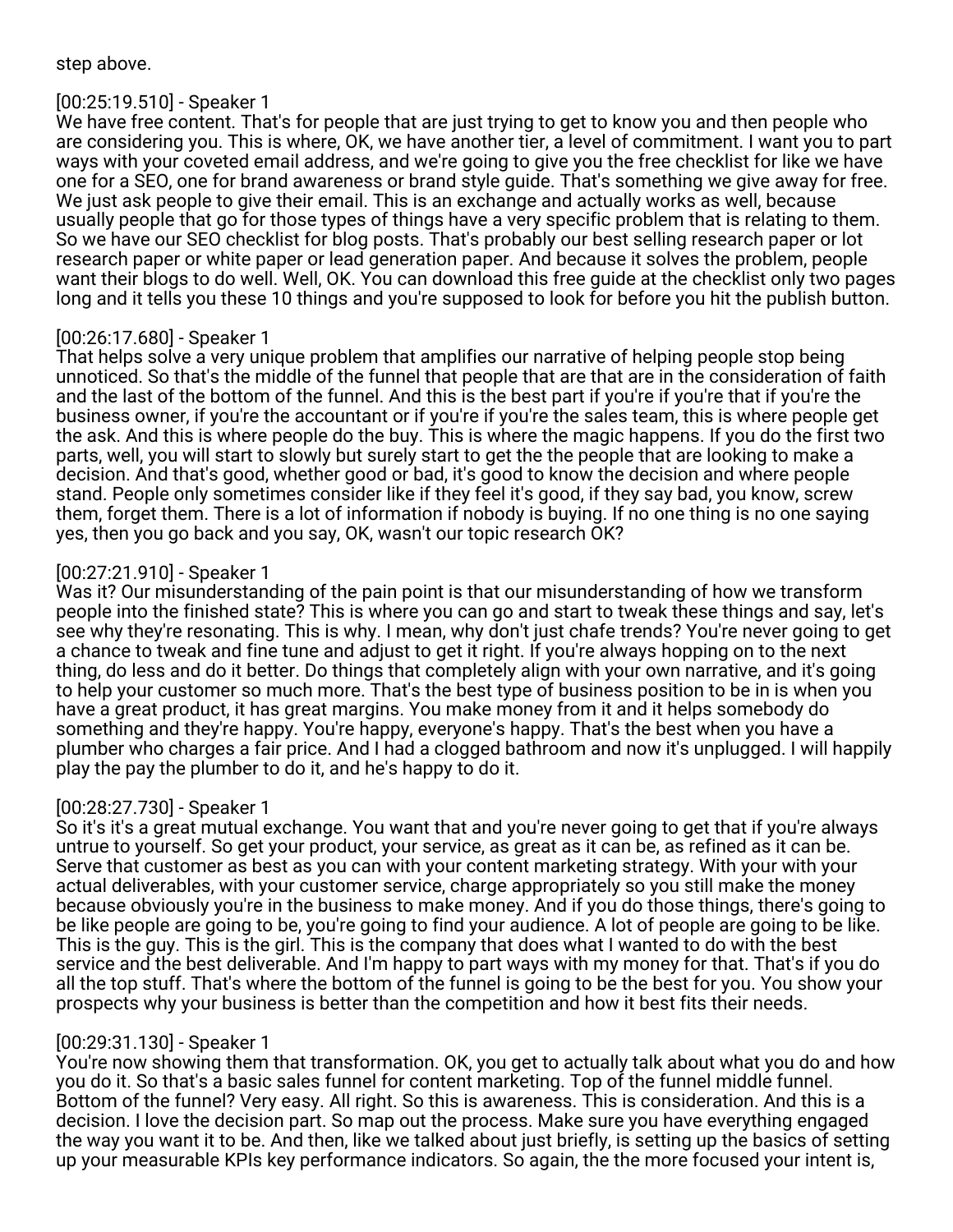the more parameters you can then go back and tweak and see what's happening. And you've got to kind of treat this like a science experiment. I have kids, but we do science experiments at home for fun, sometimes for school. And you kind of have to talk about like, what's the hypothesis? What's the design of our experiment? OK, we're going to perform the experiment.

# [00:30:40.000] - Speaker 1

We're going to analyze the data, we're going to draw a conclusion and then we're going to see if we accept or we reject the hypotheses and then we test and repeat test, repeat test and repeat. There's no silver bullet that's just going to pupil, you know, just shoot it off and everything is just going to be great and everything is just going to work out the way you want it to. So some of the things that you can start to consider in terms of metrics when you're when you're trying to generate a hypothesis is like, OK. Month over month readership. If it's a blog time spent on the page or how many views on a video unique or returning visitor people that are coming back again and again. OK, full page over page conversion stats. You can set up goals and Google Analytics email engagement if there are clicking links inside there. If they're opening in one of the open rates, how many social shares or save you're getting? You know, this is where you can start to see, Oh wow, we're seeing lots of customer reviews.

# [00:31:46.510] - Speaker 1

We're seeing lots of testimonials come through. So you need to set up a process. And this leads us to number seven, I forgot to say, establishing your process. You have to set up a process for that whole science experiment about, you know, testing a repeating what is what is our experiment, what's the hypothesis testing and repeating? And the best way to do that is to organize your thoughts and you've got to do an editorial calendar. And that's that's where it can be a little bit more tricky. Again, if you try to build one from scratch for your company specifically, let us know in the comments below. Wherever you're listening or watching this, if you would like for us to create an editorial calendar. We can then build one out and share it for free. It could be one of our white papers, but you could just figure out, OK, what are the content pieces we're going to use? Which ones are going to be at the top of the funnel? Which ones are going to be in the middle of the funnel?

# [00:32:51.730] - Speaker 1

Which ones are going to be at the bottom of the funnel and then start to assign this type of stuff, right? OK? Who's producing this piece of content? One of the draft will of the published date? What the topic. What the title of the piece? You know what? The URL? All these different things take time to kind of master. There there, there are things to help you in on track because there's a lot to consider. Even the smallest campaign can have a very extensive editorial calendar. Your brand guidelines are going to be like the left hand side of your guardrails, and your editorial guidelines are going to be the other side of the garden will start to develop some processes about who the owners are, when and how do we publish what to get of our brand tone? What type of brand content visually do we use? Again, brand strategists are real for a reason because they're they're perfectionists in this. They really go above and beyond to help set you up for something like this.

## [00:33:57.730] - Speaker 1

And then the last part which is think is the most fun is produce great content, right? You've got to just produce great content. That's No. Eight. A few things you have to remember, right? What's the purpose of this content? What problem are we solving? Does those your brand fit into the equation? What's the call to action? And is your content better than your competitors, right? We want to be uniquely different. We want to stand out. A lot of times people just throw money at ads and you have to have a superior product and superior visuals. The creative is what makes the difference between a regular ad or an ad that actually converts. And then you just have to work on your distribution again. This is truly there. We can spend a whole. I don't know. Yea, a whole other video talking about, you know, the distribution channels and, you know, earned earned channels versus owned channels versus paid channels and how those all intersect with each other. And that might be a video from later for those that are more keen.

# [00:35:06.890] - Speaker 1

But the real thing you have to realize is develop a real plan and then optimize, kill or repurpose. OK, either you're going to optimize that piece of content to breathe new life into it, you're going to kill it. It